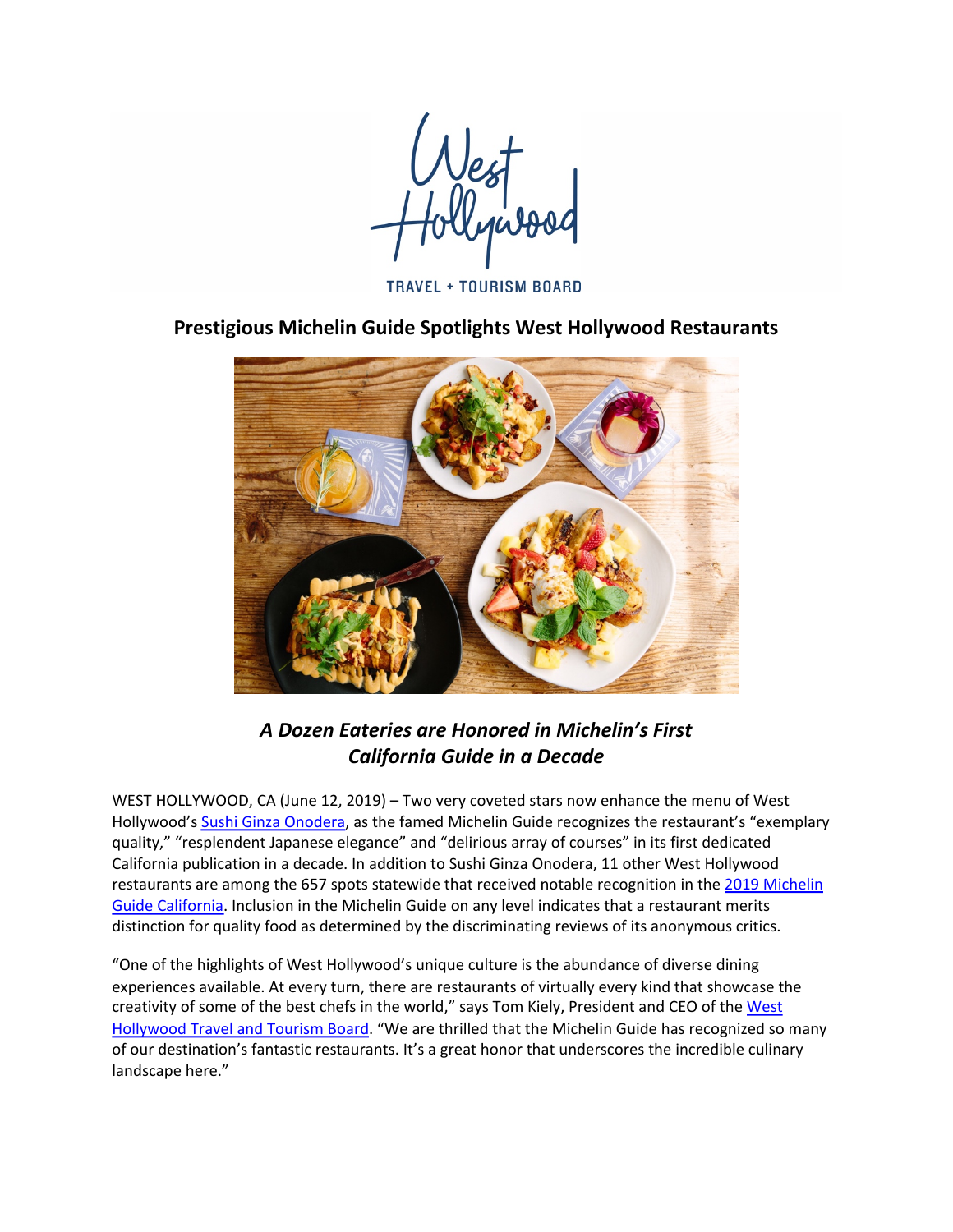Those rounding out this esteemed list include the following eateries, with snippets of "Michelin Guide's Point of View":

*Michelin Bib Gourmand* – Designated with the iconic Michelin Man in the guide, these restaurants are acclaimed for their high-quality, simple and approachable style of cooking presented at a great value. It is given to selected eateries at which guests can enjoy two courses and a glass of wine or dessert for \$40 or less (excluding tax and tip).

- Aburiya Raku: Authentic Japanese fare served in a "zen-like dining room" with the option to sit by the open kitchen and watch the grill masters at work. Alongside an impressive sake menu, must-try items include the signature robata skewers and Michelin's recommended Kurobuta pork cheeks and pork ribs brushed with teriyaki sauce.
- **Eveleigh:** A "delightfully bright and airy restaurant" nestled into a rustic setting, this easy-breezy spot offers al fresco dining with a retractable roof and fresh farm-to-table fare. Michelin experts recommend the crushed peas with burrata and spaghettini with hearty chunks of Dungeness crab.
- **Rosaliné:** Sporting a cozy atmosphere adorned with upbeat Latin music, this is the spot for traditional Peruvian cuisine served with heart. The centrally-located kitchen offers Michelin recommendations like lomo saltado and adobo pork osso bucco, plus an array of seafood.

*Michelin Plate* – Included in the guide for its quality cuisine and as such, considered recommended by Michelin experts.

- **Connie & Ted's:** Eclectic East- and West-Coast vibes mix here, where the "funky interior and seafaring knickknacks" pay homage to Chef Michael Cimarusti's New England roots. On the must-try list: the lobster roll, trio of chowders and chilled seafood platters... topped off by saltwater taffy.
- **Gracias Madre:** "Plant-based darling," "airy and beguiling" and "astoundingly delicious" pepper the Guide's review of this vegan Melrose Mexican spot. On the menu of local market-inspired specialties, don't miss the coconut ceviche, shredded jackfruit, housemade chips and menu of 60 tequilas and 70 mezcals.
- **Katana:** Look beyond the glam of the celebrity-preferred hot spot boasting the most sought-after tables on the Sunset Strip to the menu of shiro maguro, smoke-infused meat skewers, and raw Hamachi topped with "copious amounts of sautéed red and green chilies."
- **Lucques:** The ambiance at this Mediterranean gem takes diners to a cozy Napa cottage, while the menu, created by the "graceful hand of Chef Suzanne Goin" begins an adventure in specialties like market lettuce with roasted beets, more mushroom lasagna and soft egg with creamy burrata.
- **Night + Market:** The cuisine here is as vibrant and tantalizing as the colorful and beaded décor, featuring Thai specialties classic and creative. Explore the culinary spice route with gaeng hanglay, larb gai and "house delight" pad see ew.
- **Norah:** The restaurant is self-described as eclectic, but Michelin hails its ethereal and pretty setting with delicious food. Belly up to the two-sided marble bar for hand-crafted cocktails, then indulge in cornbread with rosemary butter, cauliflower tartare and butter-poached shrimp with smoked